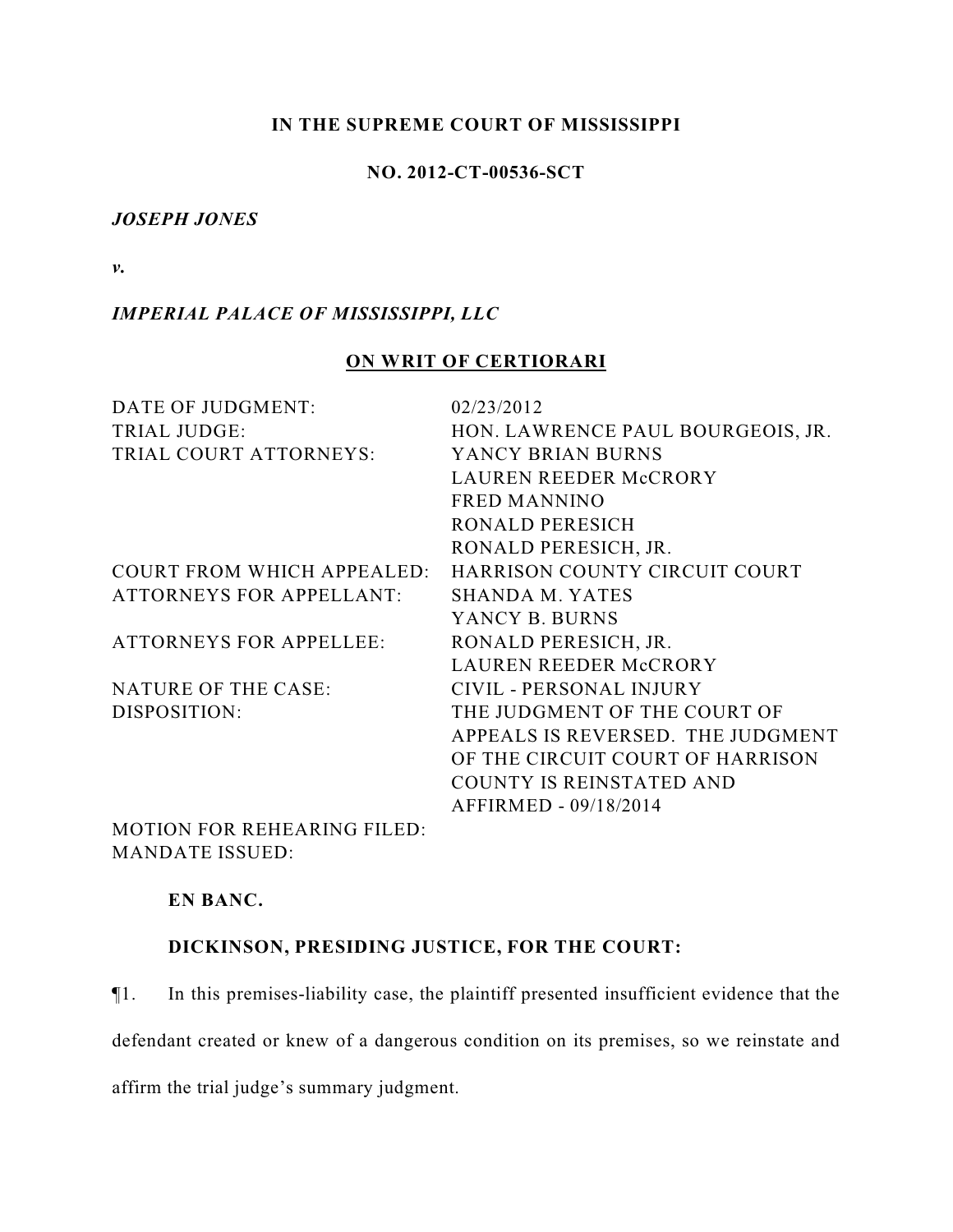#### **FACTS AND PROCEDURAL HISTORY**

¶2. While walking through the Imperial Palace Casino's parking garage in the space between the garage wall and the front of the parking spaces—an area that was neither designated for, nor prohibited to, pedestrians—Joseph Jones was injured when he tripped over a concrete parking bumper and fell to the concrete floor.

¶3. Jones filed suit alleging that the parking bumper was misaligned, jutted into the path, and proximately caused both his fall and his injury. The trial judge granted Imperial Palace's motion for summary judgment.

¶4. Jones appealed, and the Mississippi Court of Appeals reversed, finding sufficient evidence to create a jury question as to whether Imperial possessed actual as well as constructive knowledge of the dangerous condition, and whether it had failed to conduct reasonable inspections.<sup>1</sup> Imperial filed a petition for writ of *certiorari*, which we granted.

#### **ANALYSIS**

¶5. Because Jones was Imperial Palace's patron at the time of the fall, both parties agree that he was an invitee. So Imperial owed Jones the separate duties "'to keep the premises reasonably safe and when not reasonably safe to warn only where there is hidden danger or peril that is not in plain and open view.'" A premises owner who creates a dangerous <sup>2</sup>

*Jones v. Imperial Palace of Mississippi, LLC*, No. 2012-CA-00536-COA, 2013 WL <sup>1</sup> 5469741, \*\*3-5 ( Miss. Ct. App. Oct. 1, 2013).

*Mayfield v. The Hairbender*, 903 So. 2d 733, 737-38 (Miss. 2005) (quoting *Massey v.* <sup>2</sup> *Tingle*, 867 So. 2d 235, 239 (Miss. 2004) (quoting *Corley*, 835 So. 2d at 37)).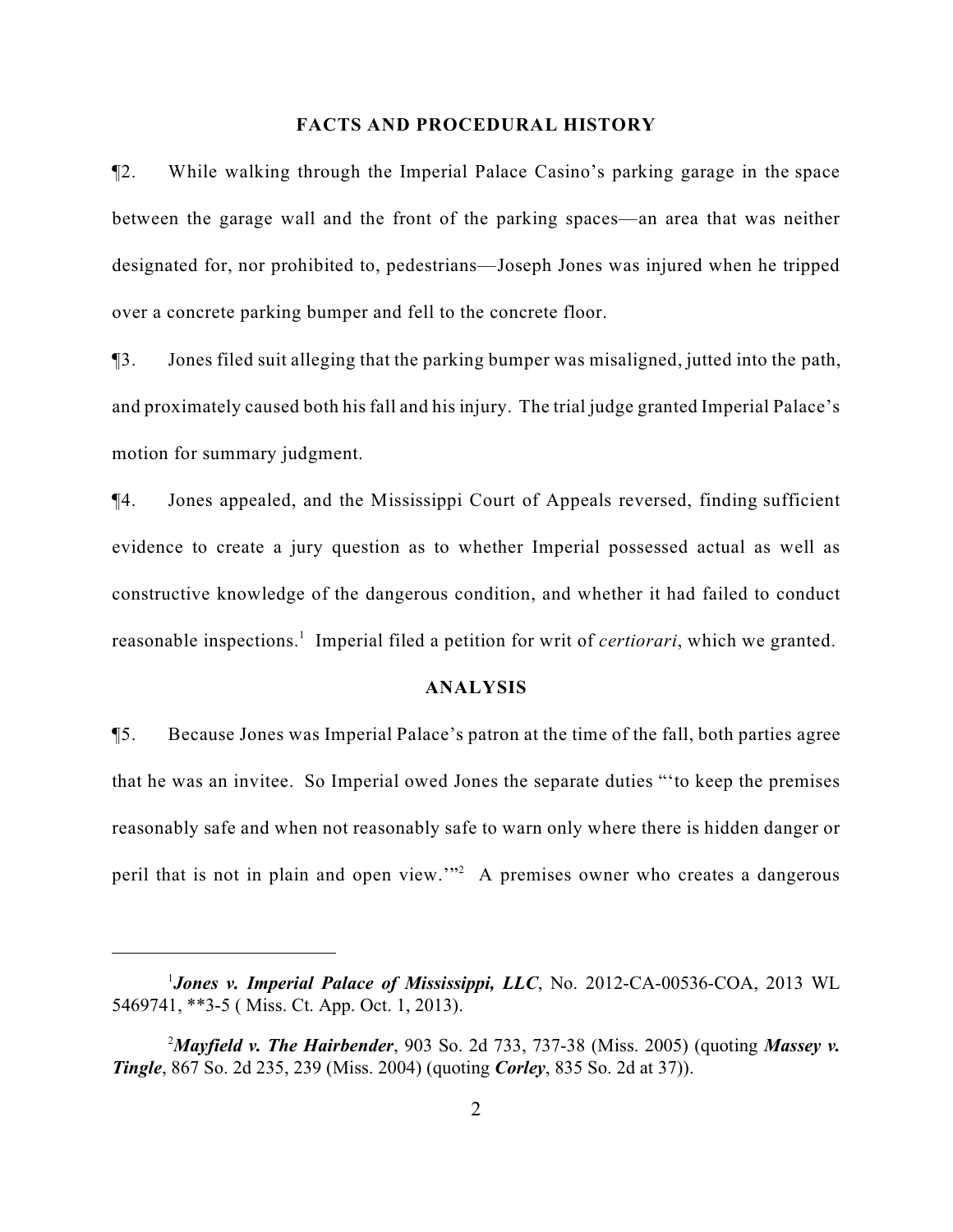condition is presumed to know of its existence.<sup>3</sup> But, where a dangerous condition resulted from another's conduct, the plaintiff must produce evidence that the owner had actual or constructive notice of the danger for a period of time reasonably sufficient to remedy or warn of it.<sup>4</sup> In this case, the trial judge granted summary judgment because Jones failed to present such evidence.

# **I. Jones failed to present any evidence that Imperial's negligence created the dangerous condition.**

¶6. The question of whether Imperial caused the misaligned bumper is easily disposed of because both the trial judge and the Court of Appeals agree there was no such evidence,<sup>5</sup> and Jones cites none.

# **II. Jones failed to present evidence that Imperial knew of the danger in time to provide a warning.**

¶7. The trial judge found that Jones had failed to present any evidence that Imperial possessed actual or constructive notice of the misaligned bumper that led to the plaintiff's injuries. In reversing the trial court, the Court of Appeals pointed to the deposition testimony of Paul Dillon, a security investigator with Imperial Palace at the time of the accident, in which he stated that he knew some bumpers became misaligned from time to time in the casino garage, and that he had reported this to his superiors.<sup>6</sup>

 $^{4}$ *Id.* at 605-06.

*Jones*, 2013 WL 5469741, at \*3.

*Jones*, 2013 WL 5469741, at \*\*3-5. <sup>6</sup>

*Moore v. Winn-Dixie Store, Inc.*, 252 Miss. 693, 173 So. 2d 603, 605 (1965). <sup>3</sup>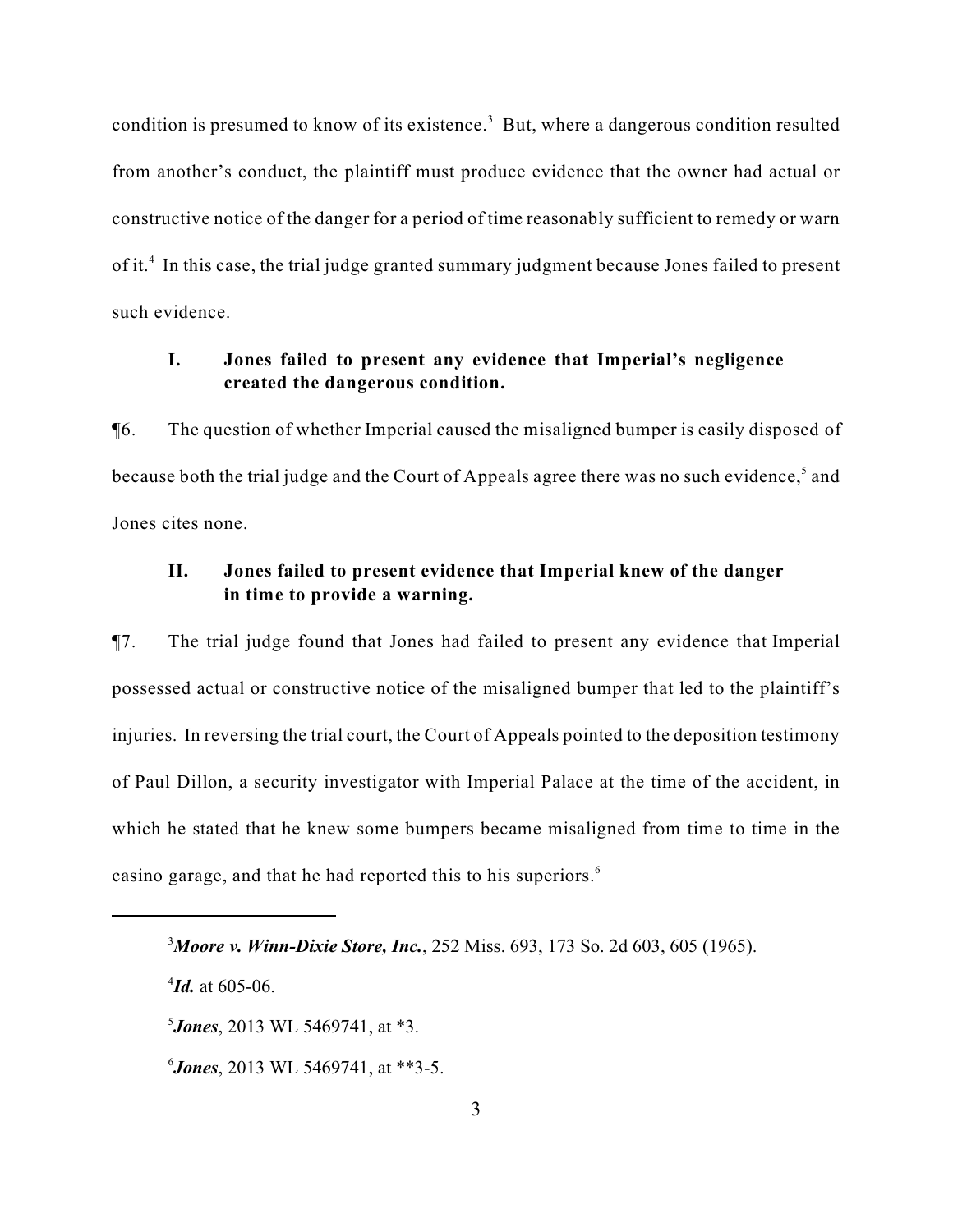**[8.** The Court of Appeals cited our opinion in *Drennan v. Kroger*,<sup>7</sup> wherein a Kroger patron slipped in a puddle of water in the store on a day when eight and a half inches of rain fell.<sup>8</sup> The plaintiff entered the store at 4:00 p.m., after the rain had subsided, and slipped in a puddle of water.<sup>9</sup> The trial judge granted a directed verdict because the plaintiff had failed to show that Kroger possessed constructive knowledge of the particular puddle involved.<sup>10</sup> We reversed, stating:

Drennan produced evidence demonstrating that *Kroger should have been aware* from past conditions, occurrences, and stains on the ceiling that the area above aisle four leaked in periods of heavy rain. Patrons were temporarily protected from water collecting on the floor by the placing of buckets below the leaks in the store. It was apparently raining very hard on the day Drennan suffered her accident. She introduced a photograph of water stains in the ceiling tiles directly above aisle four. An engineer for Kroger testified that the roof had required a considerable amount of repairs in the past. These circumstances created an inference that the Kroger store should have been aware of the leaks in the roof. $11$ 

And we noted that:

Drennan produced the following evidence in an attempt to establish the inference of constructive notice: photographs of water stains on the ceiling tile above aisle four; testimony that there was an unusually heavy rain that afternoon; the store manager, Wurth, admitted that the store had suffered roof

*Drennan v. Kroger Co.*, 672 So. 2d 1168 (Miss. 1996). <sup>7</sup>

*Drennan*, 672 So. 2d at 1169. <sup>8</sup>

 $9$ *Id.* 

 $^{10}$ *Id.* at 1168-69.

 $\frac{11}{1}$ *Id.* at 1172 (emphasis added).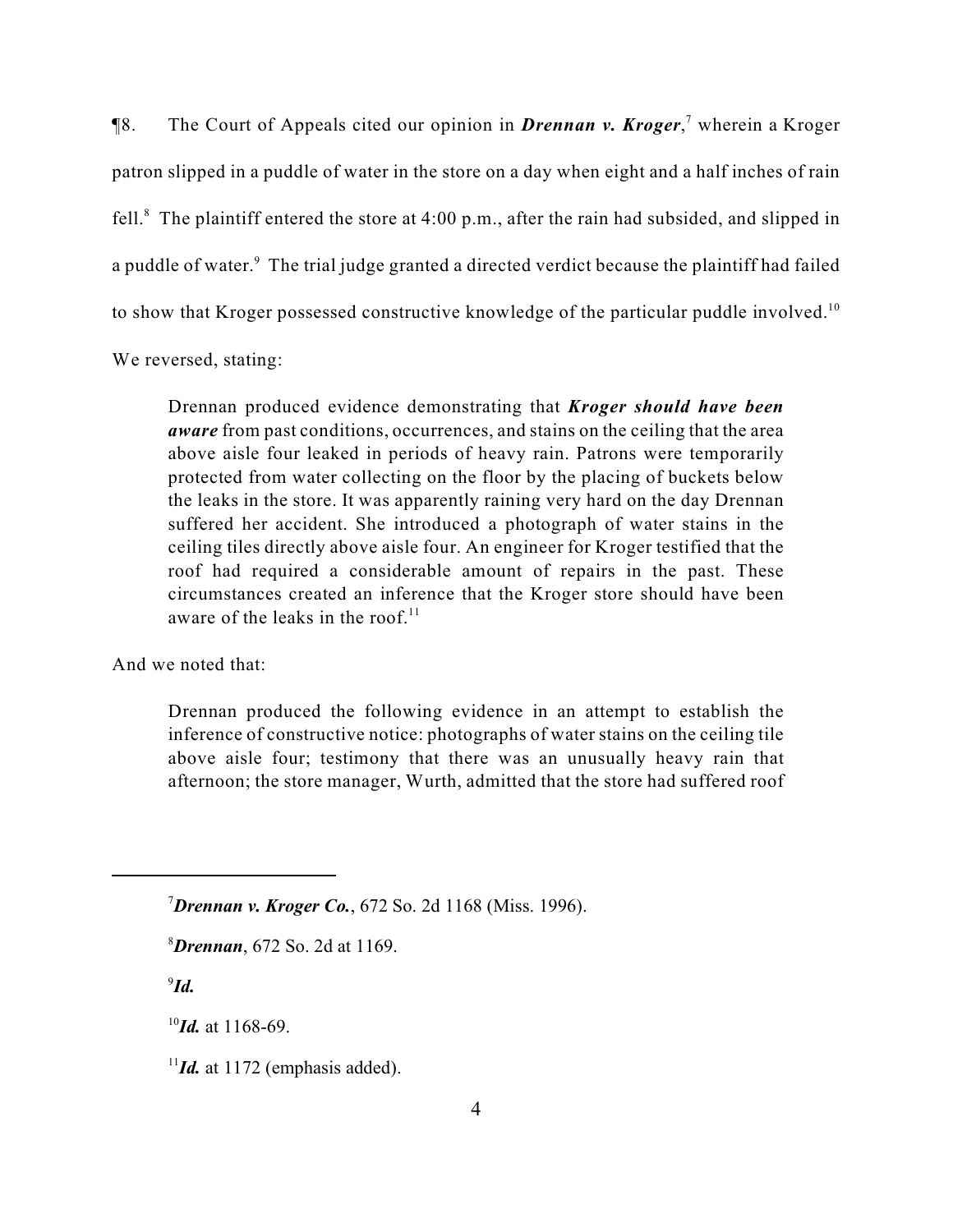damage in 1986, and some resulting leaks in the ceiling, and; Wurth conceded that the leaks usually occurred in periods of heavy rain.<sup>12</sup>

¶9. Jones contends the same rationale should apply in his case because Imperial knew that, from time to time, some bumpers had been misaligned. But *Drennan* is easily distinguished from the case before us today because that case stands for the proposition that certain known facts—in that case, a known leaky roof over the exact puddle in question, together with heavy rain, put Kroger on sufficient constructive notice that the particular puddle in question was likely to be present.<sup>13</sup> Stated another way, more was required than simple knowledge of a history of puddles. $14$ 

¶10. By contrast, in the case before us today, the plaintiff produced no evidence that Imperial knew or had reason to know that the particular bumper that caused Jones's injury was misaligned at the time of the injury.

¶11. The ceiling photograph in *Drennan* identified the cause of the specific hazard that led to the plaintiff's injury in that case. Indeed, the defendant admitted it knew of the leak's existence and the hazard it caused. With respect, the dissent erroneously attempts to analogize this to Imperial Palace's knowledge that, from time to time, some bumpers—but not necessarily the bumper involved in this case—became misaligned. Were we to adopt the dissent's view, a premiss owner with prior knowledge of any type of hazard on its

 $^{12}$ *Id.* at 1171.

 $^{13}$ *Id.* at 1172.

<sup>&</sup>lt;sup>14</sup>*Id.* at 1170 (citing *Waller v. Dixieland Food Stores, Inc.*, 492 So. 2d 283, 285 (Miss. 1986)).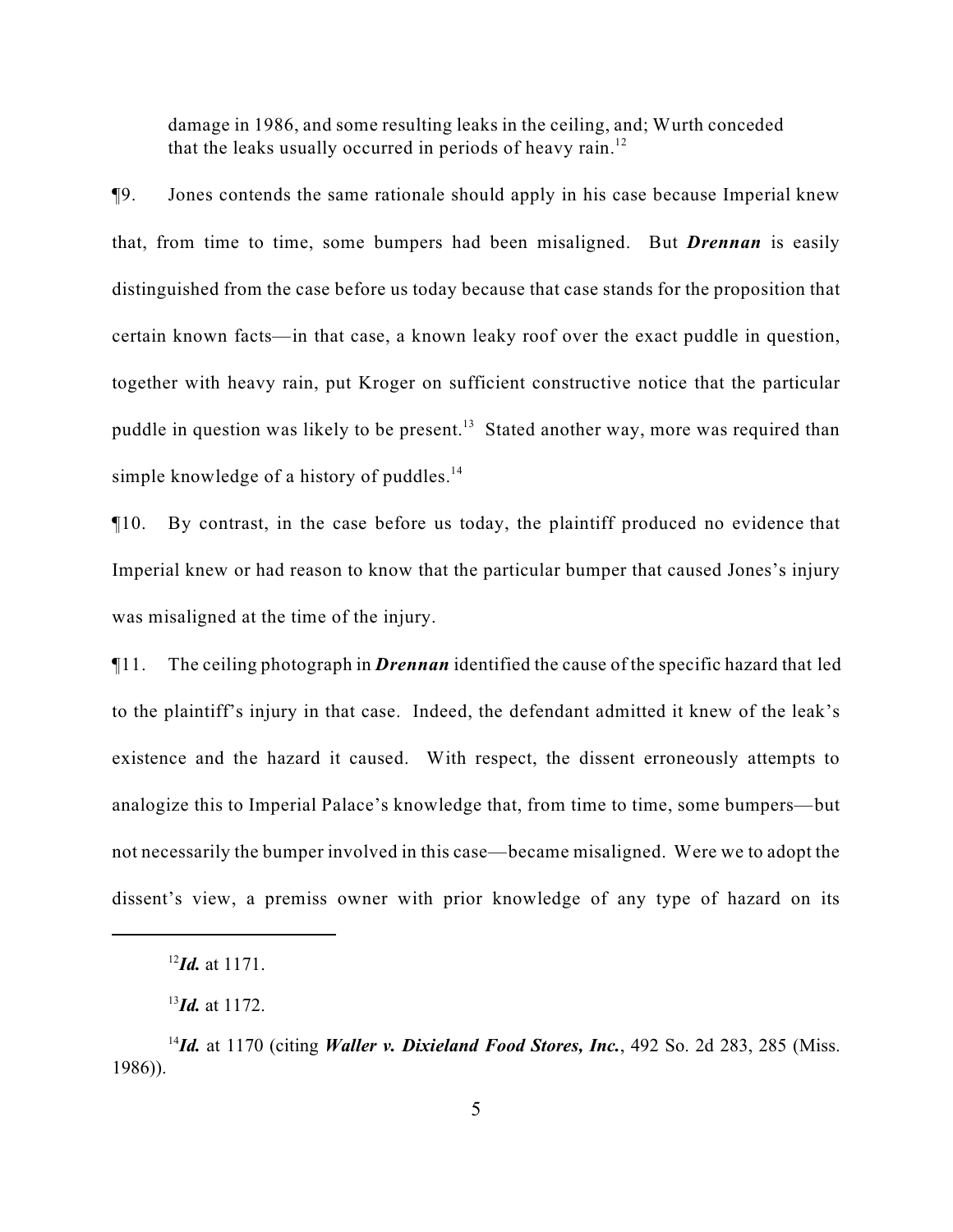premises—for instance, a spill on its floor—would become liable for all similar hazards, even with no proof of any knowledge of the particular hazard. This would render a premises owner strictly liable.

¶12. The trial judge correctly concluded that Jones had failed to present any evidence that Imperial knew of the misaligned bumper that led to Jones's injury.

# **III. Jones failed to present sufficient evidence to survive summary judgment that, even if Imperial had conducted reasonable inspections, those inspections could have revealed the danger.**

¶13. Though not addressed by the trial judge, the Court of Appeals also concluded that Jones had presented sufficient evidence to survive summary judgment that Imperial had failed to conduct reasonable inspections of its property.<sup>15</sup> Within a premises owner's duty to keep the premises reasonably safe is included a duty to conduct reasonable inspections.<sup>16</sup> Jones argues that deposition testimony disclosed that Imperial had failed to conduct any inspections of the garage for one year prior to his fall and that he should survive summary judgment on this claim.

¶14. But a premises owner's liability for failure to conduct reasonable inspections is limited in one respect:

[The premises owner] must not only warn the visitor of dangers of which he knows, but must also inspect the premises to discover possible defects. There is no liability, however, for harm resulting from conditions from which no unreasonable risk was to be anticipated, or those which the occupier did not

*Pigg v. Express Hotel Partners, LLC*, 991 So. 2d 1197, 1200 (Miss. 2008) (citing *Gaines* <sup>16</sup> *v. K-Mart Corp.*, 860 So. 2d 1214, 1216 (Miss. 2003) (citing *Moore*, 173 So. 2d at 603)).

<sup>&</sup>lt;sup>15</sup>**Jones**, 2013 WL 5469741, at \*\*5-7.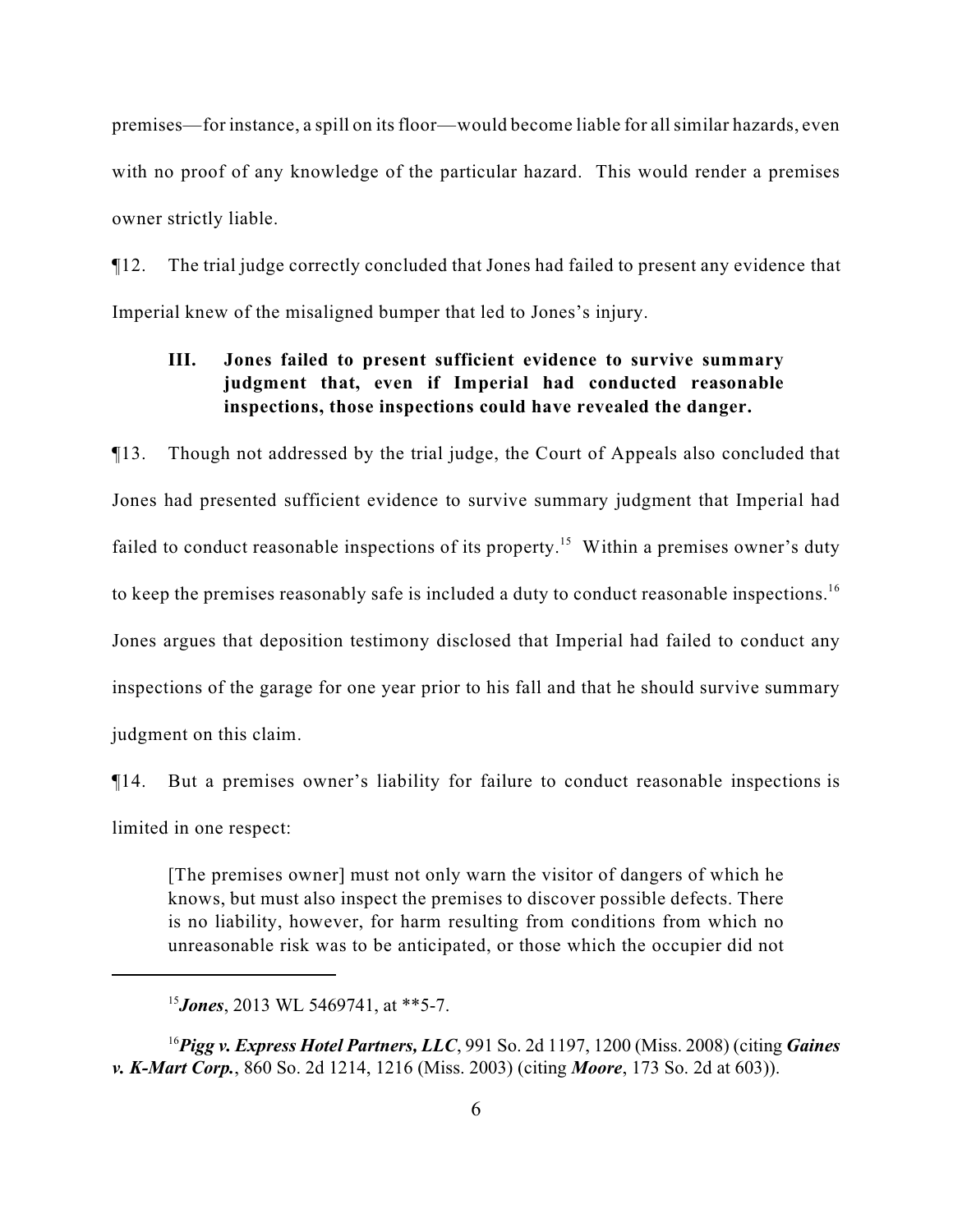know and could not have discovered with reasonable care. The mere existence of a defect or danger is not enough to establish liability, unless it is shown to be of such a character or of such a duration that the jury may reasonably conclude that due care would have discovered it. $17$ 

¶15. Here, the plaintiff has failed to present any evidence to show for what period of time the bumper was misaligned. Even if Imperial failed to conduct reasonable inspections, there is simply no evidence to conclude that the problem had existed for "such a duration that the jury may reasonably conclude that due care would have discovered it."<sup>18</sup> Said differently, the plaintiff has failed to put forth any proof that reasonable inspections would have led to the discovery of the dangerous condition, which could have been created by another customer only minutes prior to the injury.

¶16. The dissent's observation that "whether reasonable inspections would have revealed the dangerous condition is a question of fact for the jury to decide . . . ," misses the point. Because the plaintiff has failed to produce any evidence as to how long the bumper remained misaligned, the jury would have no evidentiary basis upon which to consider whether reasonable inspections could have revealed the dangerous condition. Stated another way, the issue of reasonable inspections becomes important where evidence of the duration of the hazard has been produced, so that the jury may conclude that the inspections would have led to timely discovery of the hazard. Stated still another way, even though a jury might conclude that Imperial Palace should conduct daily inspections of its parking lot, such

<sup>&</sup>lt;sup>17</sup> Moore, 173 So. 2d at 605.

 $^{18}$ *Id.*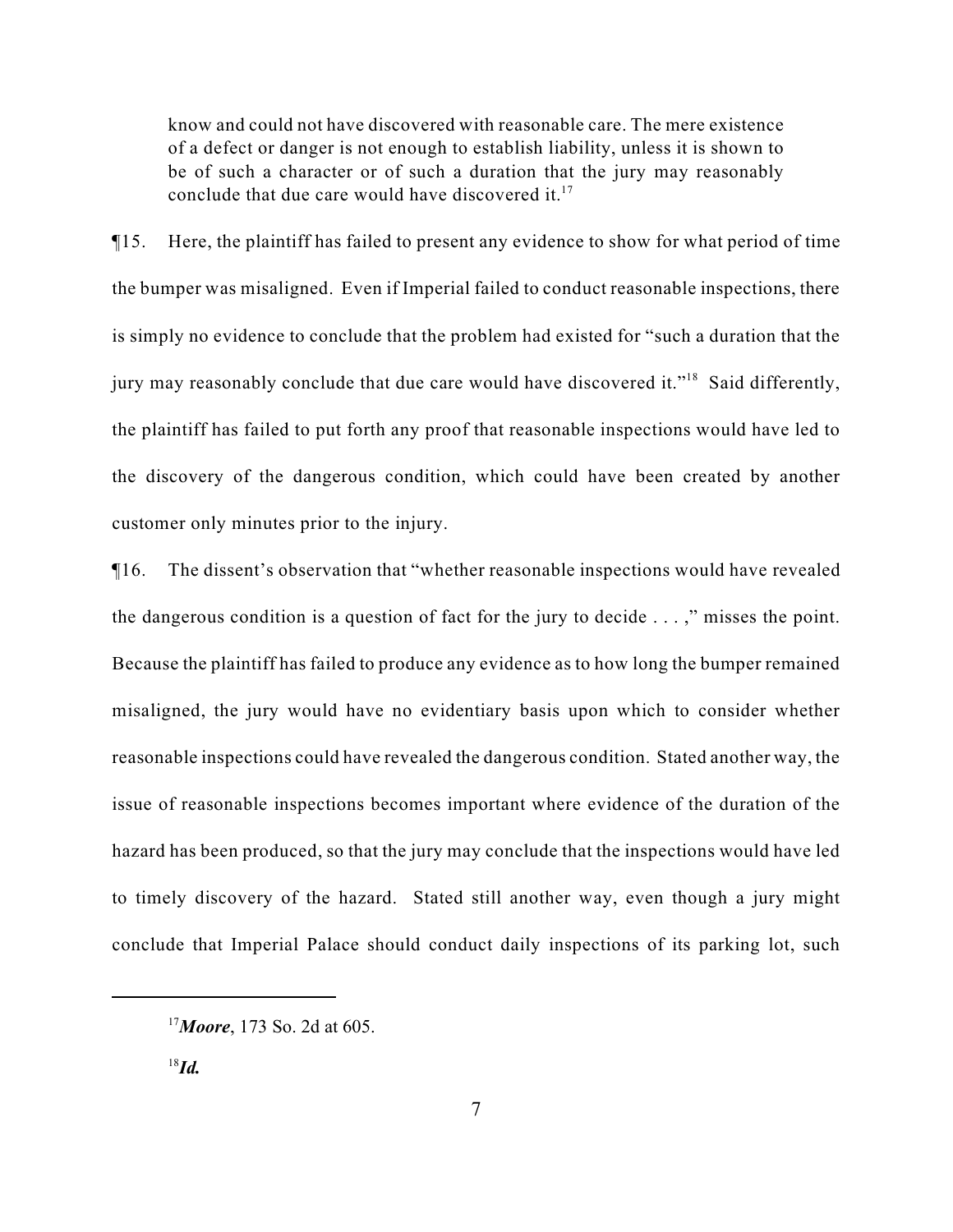inspections would not have prevented this incident if the hazard was created by another patron an hour before the incident. But if the plaintiff produced proof that the hazard had been present for two days, such inspections would become relevant. Here, the plaintiff has failed to produce any temporal evidence upon which the jury could base such a conclusion.

#### **CONCLUSION**

¶17. A plaintiff cannot succeed on a premises-liability claim without showing either that the defendant created the dangerous condition or that the defendant possessed actual or constructive knowledge of the dangerous condition in sufficient time to remedy it. Summary judgment was proper in this case, because the defendant failed to present any of evidence of either.

# ¶18. **THE JUDGMENT OF THE COURT OF APPEALS IS REVERSED. THE JUDGMENT OF THE CIRCUIT COURT OF HARRISON COUNTY IS REINSTATED AND AFFIRMED.**

## **WALLER, C.J., RANDOLPH, P.J., LAMAR, CHANDLER, PIERCE AND COLEMAN, JJ., CONCUR. KITCHENS, J., DISSENTS WITH SEPARATE WRITTEN OPINION JOINED BY KING, J.**

#### **KITCHENS, JUSTICE, DISSENTING:**

¶19. I respectfully disagree with the majority's conclusion that no genuine issue of material fact existed regarding whether Imperial Palace knew or should have known of a misaligned concrete parking bumper alleged to have caused injury to Joseph Jones. Additionally, a genuine issue of material fact existed with respect to whether reasonable inspections of the premises would have revealed the danger.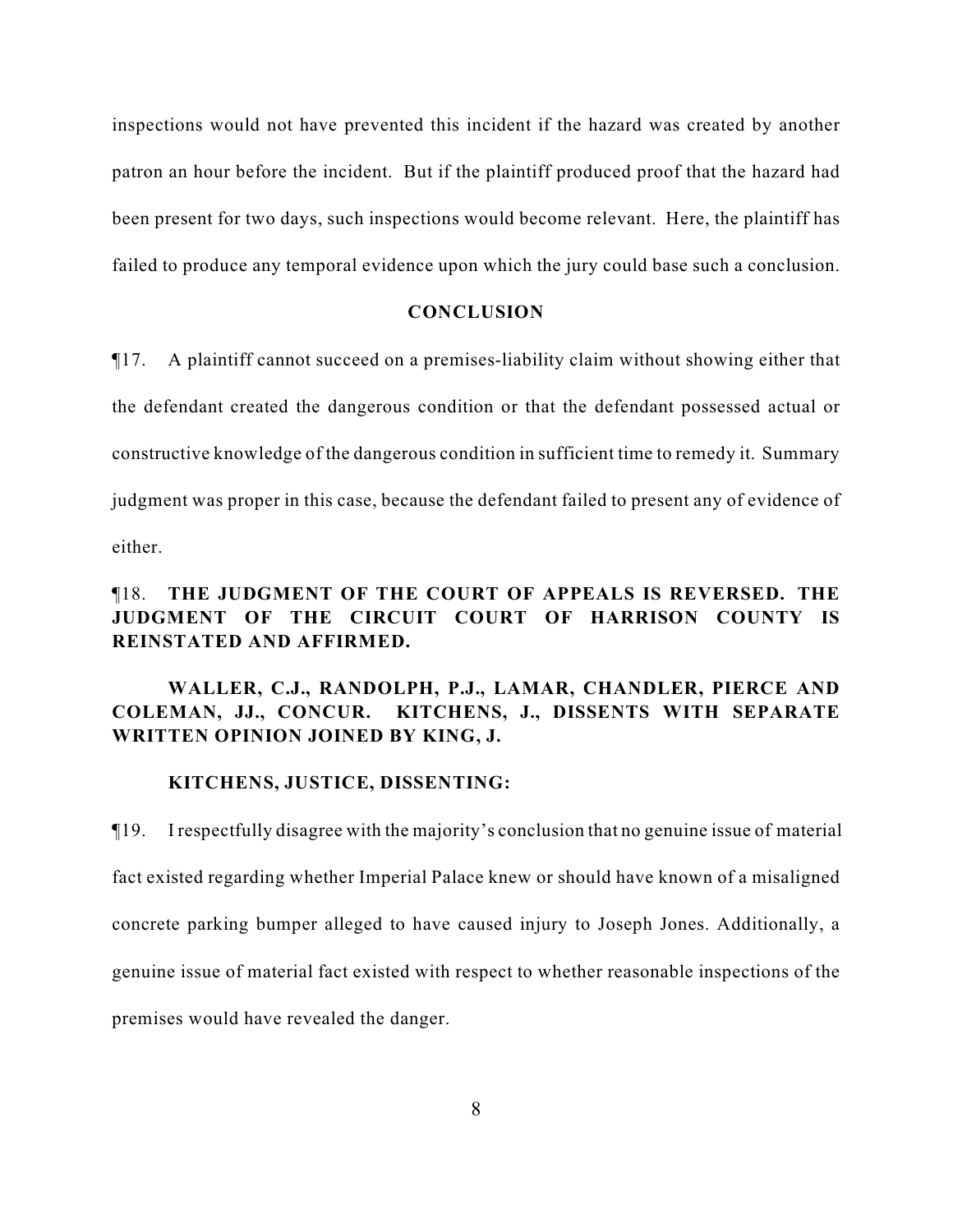¶20. The majority opines that, "in the case before us today, the plaintiff produced no evidence that Imperial knew or had reason to know that the particular bumper that caused Jones's injury was misaligned at the time of the injury." In support of that assertion, the majority attempts to distinguish the case of *Drennan v. Kroger Co.*, 672 So. 2d 1168, 1172 (Miss. 1996): *Drennan* "stands for the proposition that certain known facts––in that case a known leaky roof over the exact puddle in question, together with heavy rain, put Kroger on sufficient constructive notice that a particular dangerous condition was likely to be present." But the present case and *Drennan*, in which this Court reversed the trial court's grant of a directed verdict to Kroger, are strikingly similar. *Id.* at 1173.

¶21. The majority's attempt to distinguish *Drennan* from the present case on the basis that it involved "a known leaky roof over the exact puddle in question, together with heavy rain," fails. The store manager in that case "maintained that he was not aware of any leaks in the roof in the area that Drennan fell, nor had he observed any water stains above that area." *Id.* at 1170. He further stated that "[d]uring his two years at the store, he was aware of only two leaks, one above the courtesy booth and another above the frozen foods several aisles away from where Drennan fell." *Id.* The assistant manager of engineering for Kroger testified that "none of the reported problems concerned the area over aisle four," where Drennan sustained the fall in question. *Id.* Drennan did, however, produce "a photograph of water stains in the ceiling tiles directly above aisle four." *Id.* at 1172. According to this Court, that photograph, coupled with testimony that "the roof had required a considerable amount of repairs in the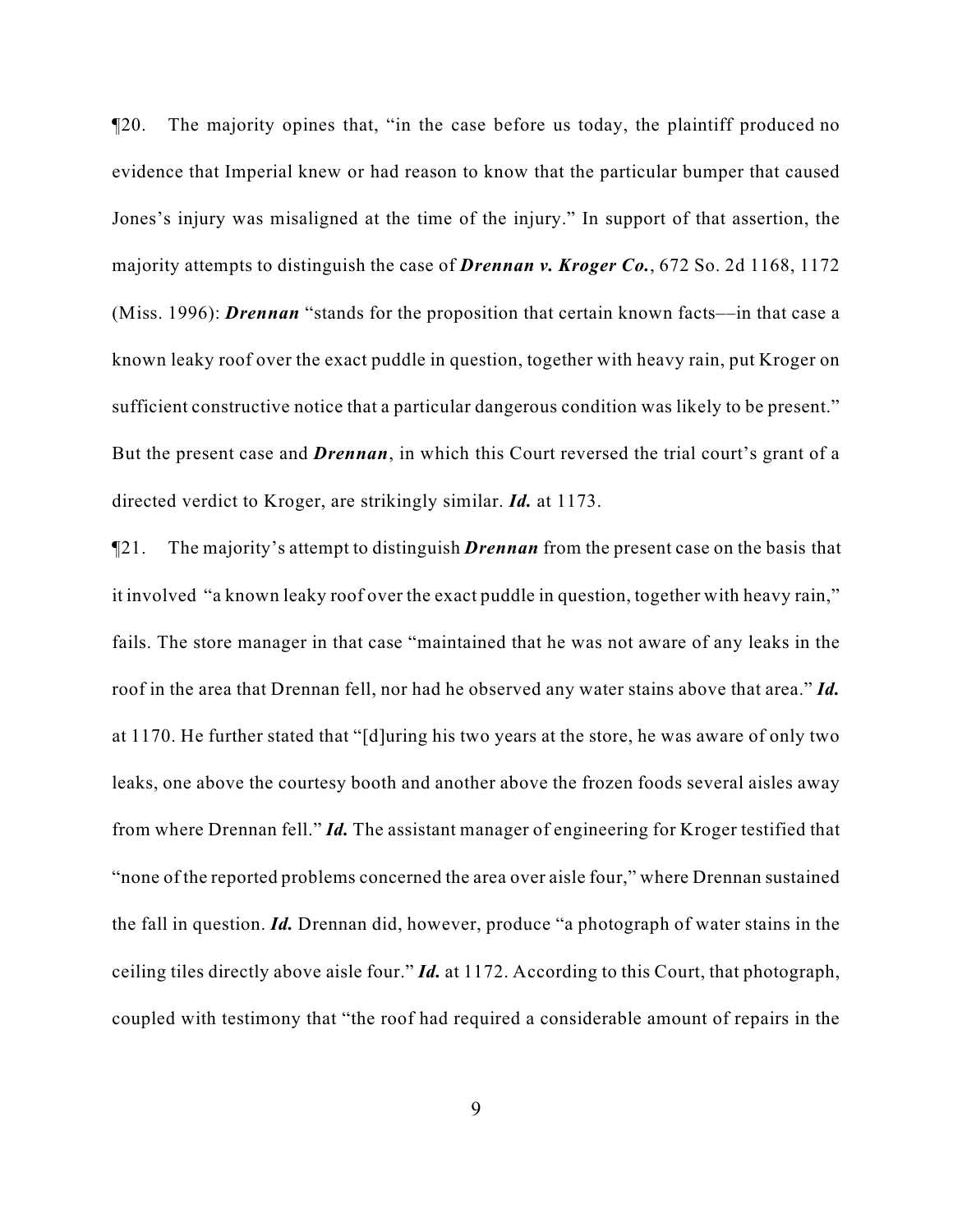past[,] . . . created an inference that the Kroger store should have been aware of the leaks in the roof." *Id.* 

¶22. The majority finds a distinction where none exists, arguing "[t]he ceiling photograph in *Drennan* identified the cause of the specific hazard that led to the plaintiff's injury in that case. Indeed, the defendant admitted it knew of the leak's existence and the hazard it caused." In the present case, as in *Drennan*, Jones attached to his response to Imperial Palace's motion for summary judgment an incident report prepared by Imperial Palace at the time of the incident. The report included the following: "STUMBLED ON PARKING CURB, CURB SLIPPED. WASN'T ATTACHED TO FLOOR." The incident report was accompanied by a photograph which Paul Dillon, an Imperial Palace security investigator at the time, testified was taken immediately following Jones's fall. According to Dillon, the photograph showed the actual parking bumper over which Jones had stumbled. Jones testified in deposition that the parking bumper was "caddy-whompered" at the time he fell over it. Dillon further testified to his awareness that some bumpers had been misaligned prior to the incident and that such misaligned bumpers could pose a tripping hazard to passersby. In fact, Dillon testified that he had reported this condition to the maintenance facilities department "once upon a time," because "if [the parking bumper] is way out there, it would be [a potential hazard], yeah."

¶23. Thus, the present case is very like *Drennan*, where "evidence that the roof was prone to leak during periods of rain" meant that "a juror could easily infer from the evidence that the collection of water on the floor was not completely unexpected. . . ." *Id.* at 1172. Here,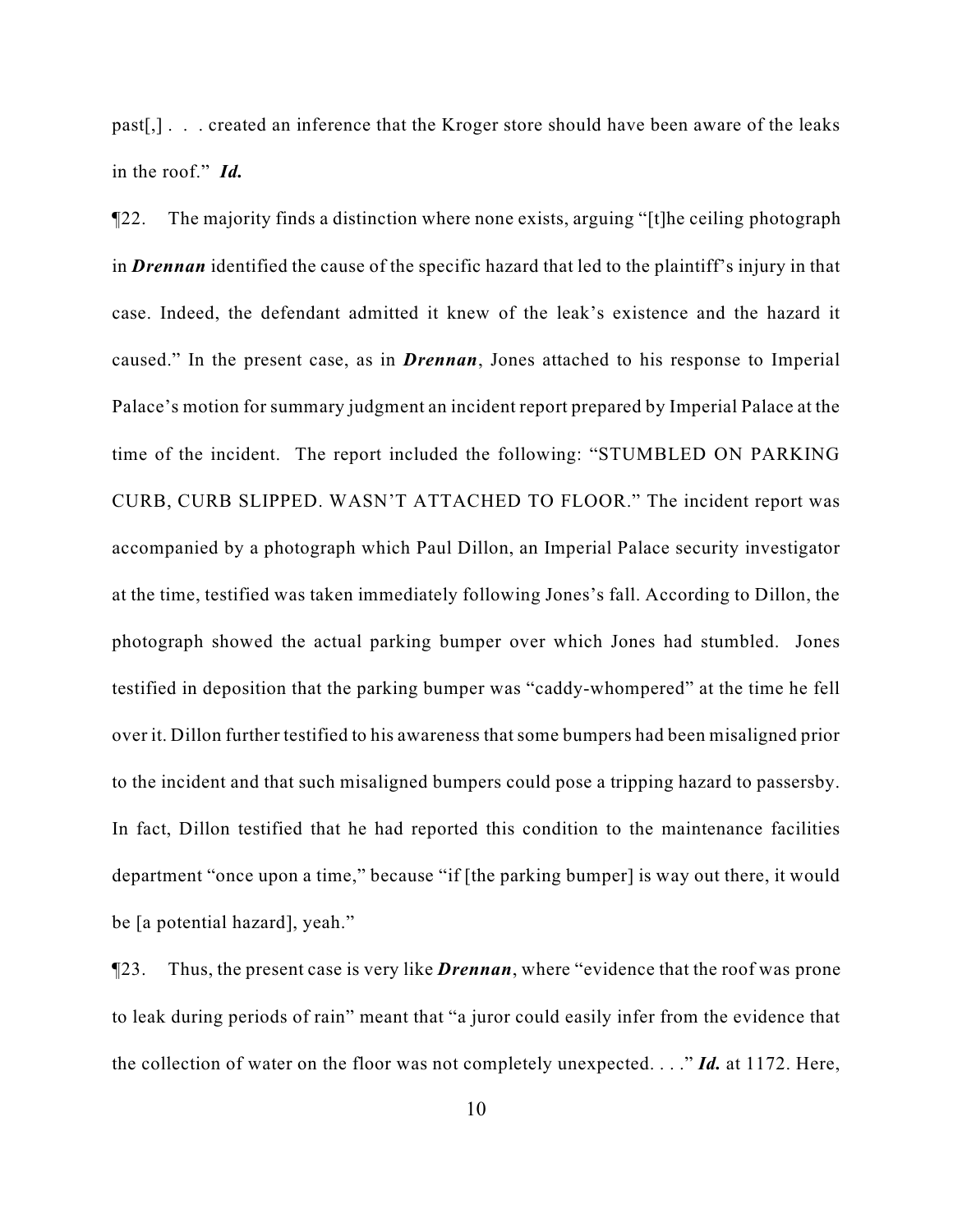the jury could infer from the evidence presented that Imperial Palace should have been aware of the misaligned bumpers, since their misalignment was to be expected, according to Dillon's testimony. Moreover, as in *Drennan*, where photographs of water stains on the ceiling of aisle four above the location at which Drennan had slipped and fallen were received into evidence, the photograph of the particular misaligned bumper over which Jones tripped gives rise to an inference that the bumper was misaligned at the time of Jones's fall. These are questions of fact for the jury to sort out, and were improperly decided as a matter of law at the summary judgment stage. *See Miss. Dep't of Transp. v. Cargile*, 847 So. 2d 258, 262 (Miss. 2003), *overruled on other grounds by Little v. Miss. Dep't of Transp.*, 129 So. 3d 132 (Miss. 2013) ("If proof of a causal connection is to be established by circumstantial evidence, it must be sufficient to make the plaintiff's asserted theory reasonably probable, not merely possible, and it is generally for the trier of fact to say whether circumstantial evidence meets this test.") (citations omitted). The Court of Appeals was therefore correct in holding that a genuine issue of material fact existed regarding whether Imperial Palace knew or should have known of the hazard posed by the misaligned parking bumper.

¶24. With respect to the existence of a genuine issue of material fact regarding whether reasonable inspections of the premises by Imperial Palace would have revealed the danger, the majority posits that "[e]ven if Imperial failed to conduct reasonable inspections, there is simply no evidence to conclude that it existed for 'such duration that the jury may reasonably conclude that due care would have discovered it.'" (citing *Moore v. Winn-Dixie Stores, Inc.*,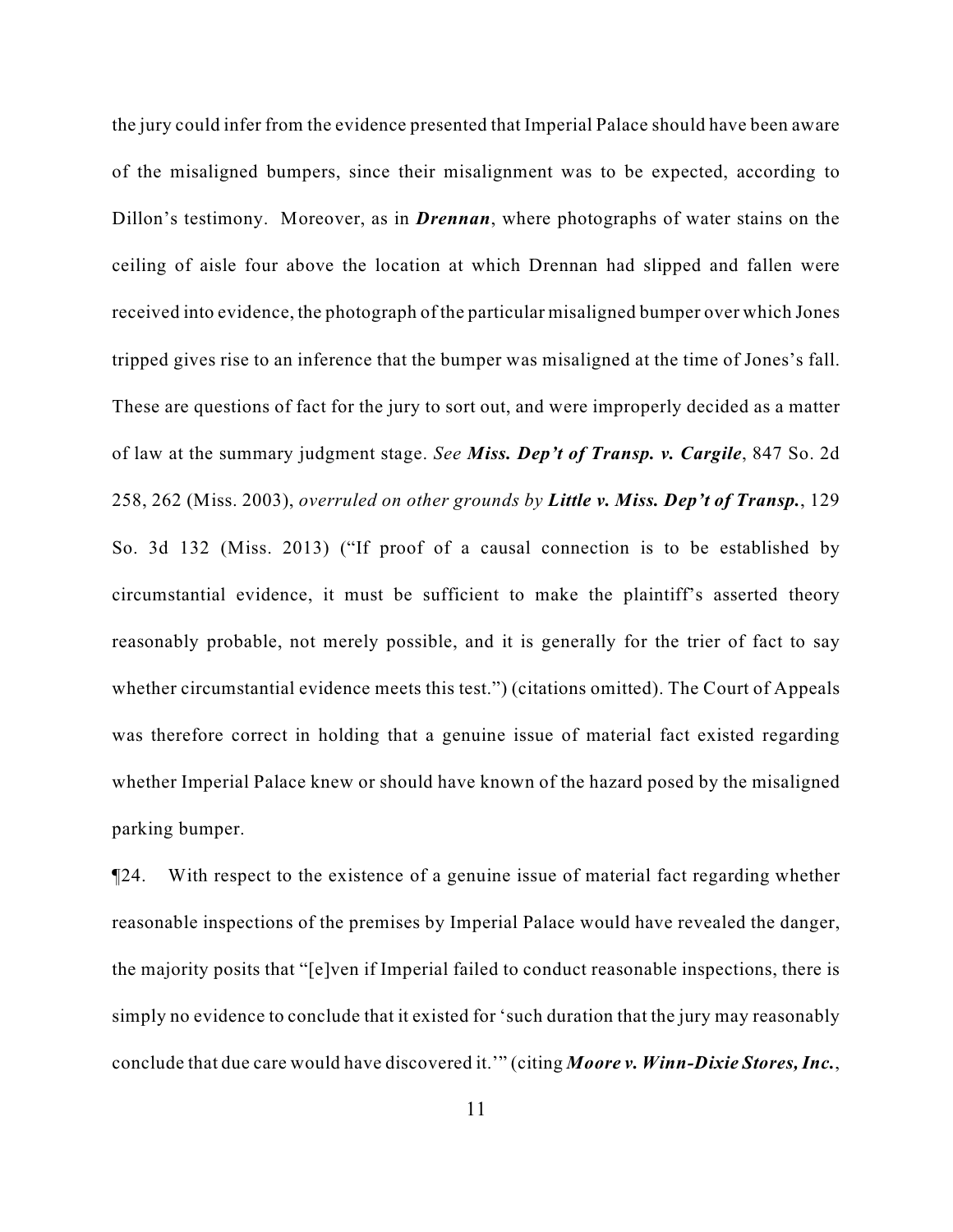252 Miss. 693, 173 So. 2d 603, 605 (1965)). The majority continues: "the plaintiff has failed to put forth any proof that reasonable inspections would have led to the discovery of the dangerous condition, which could have been created by another customer only minutes prior to the injury."

¶25. The record reflects the following, summarized succinctly by the Court of Appeals and repeated *verbatim* below:

Imperial Palace's Rule 30(b)(6) representative established that Imperial Palace: (1) conducted no safety meetings during the time period of June 27, 2005, to September 2006; (2) had no safety or risk-management procedures or handbook at the time of Jones's accident; (3) had no policies or procedures concerning maintenance or repairs of the misaligned parking bumpers; and (4) failed to inspect, make repairs to, or conduct maintenance on the parking bumpers between September 2003 and September 2006.

*Jones v. Imperial Palace of Mississippi, LLC*, 2013 WL 5469741,  $*6$  (¶ 31) (Miss. Ct. App.

Oct. 1, 2013). In the present case, the Court of Appeals held that "[a]lthough the circuit court did not address Imperial Palace's duty to conduct reasonable inspections, we find that there is a genuine issue of material fact with respect to whether or not Imperial Palace breached its duty to conduct reasonable inspections of its premises." *Id.*

¶26. In *Pigg v. Express Hotel Partners, LLC*, the plaintiff's son was injured when a mirror in a Holiday Inn room shattered. *Pigg v. Express Hotel Partners, LLC*, 991 So. 2d 1197, 1199 (Miss. 2008). This Court held that a genuine issue of material fact existed "as to whether Holiday Inn knew or should have known of the loose mirror, and whether it was negligent in inspecting its premises." *Id.* at 1200. The Court held that "a jury must be allowed to decide whether Holiday Inn breached its duty to keep the premises reasonably safe *and*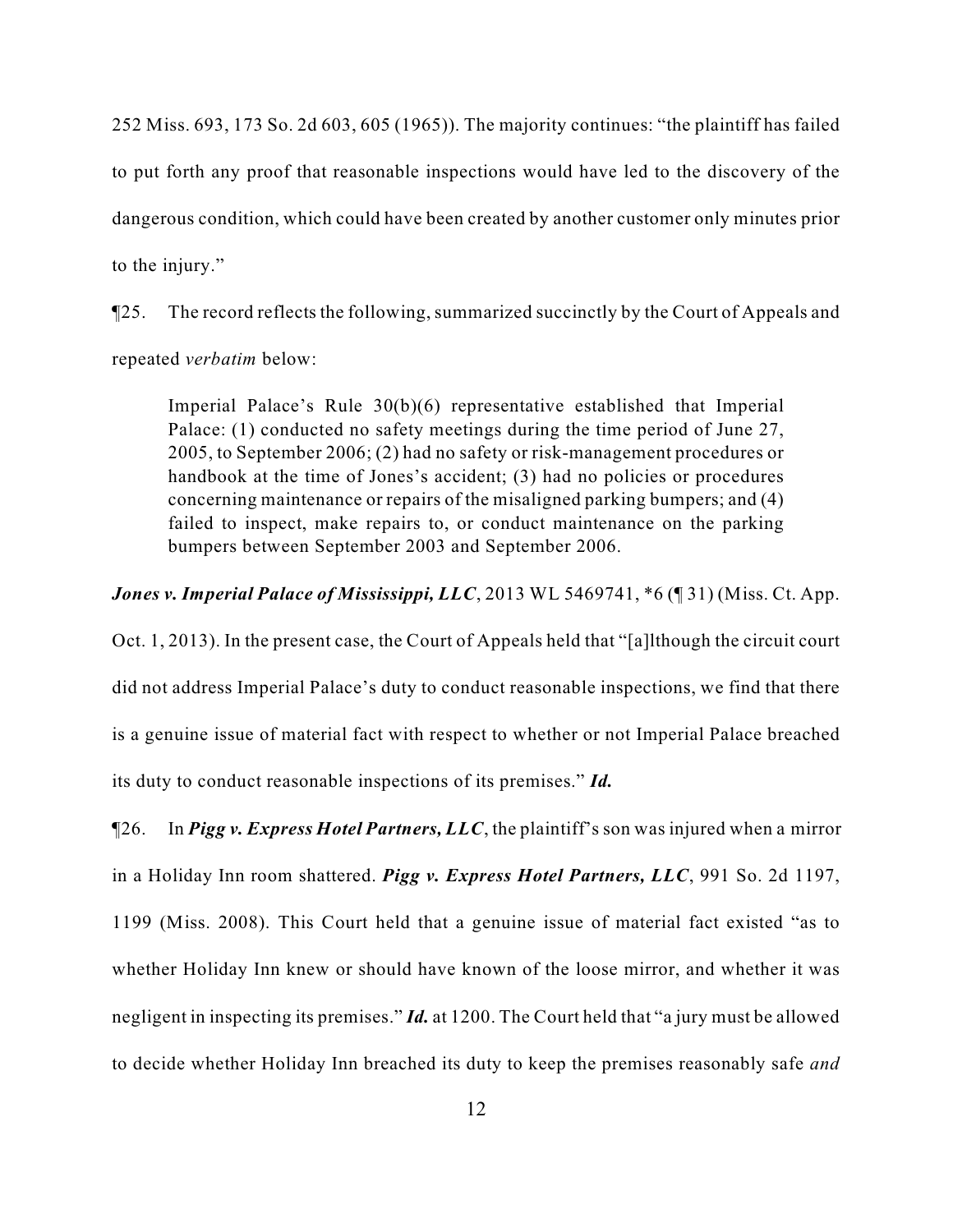*whether its inspections of its rooms was reasonable*." *Id.* (emphasis added). Because a determination regarding whether reasonable inspections would have revealed the dangerous condition is a question of fact for the jury to decide, the Court of Appeals correctly reversed the trial court's grant of summary judgment to Imperial Palace.

¶27. The majority posits that this analysis "misses the point." But in *Moore v. Winn-Dixie Stores, Inc.*, a case upon which the majority relies, this Court reversed the grant of a judgment notwithstanding the verdict (JNOV) where the plaintiff suffered injuries after slipping on a banana peel and falling. *Moore v. Winn-Dixie Stores, Inc.*, 173 So. 2d 603, 608, 252 Miss. 693 (1965). This Court opined that "the issue of negligence was a question of fact for the determination of the jury *as to whether or not the banana peel had been on the floor a sufficient length of time to charge the appellees as reasonable and prudent operators of the store with notice of the danger*." *Id.* (emphasis added). I agree that inspections may "not have prevented this incident if the hazard was created by another patron an hour before the incident." But the length of time of the existence of a dangerous condition is, under the longstanding jurisprudence of this Court, a jury question not properly disposed of at the summary judgment stage.

¶28. A genuine issue of material fact exists regarding whether Imperial Palace knew or should have known of a dangerous condition on its premises; a genuine issue of material fact also exists regarding whether reasonable inspections would have led to a discovery of the dangerous condition. I would therefore affirm the Court of Appeals's reversal of the grant of summary judgment to Imperial Palace.